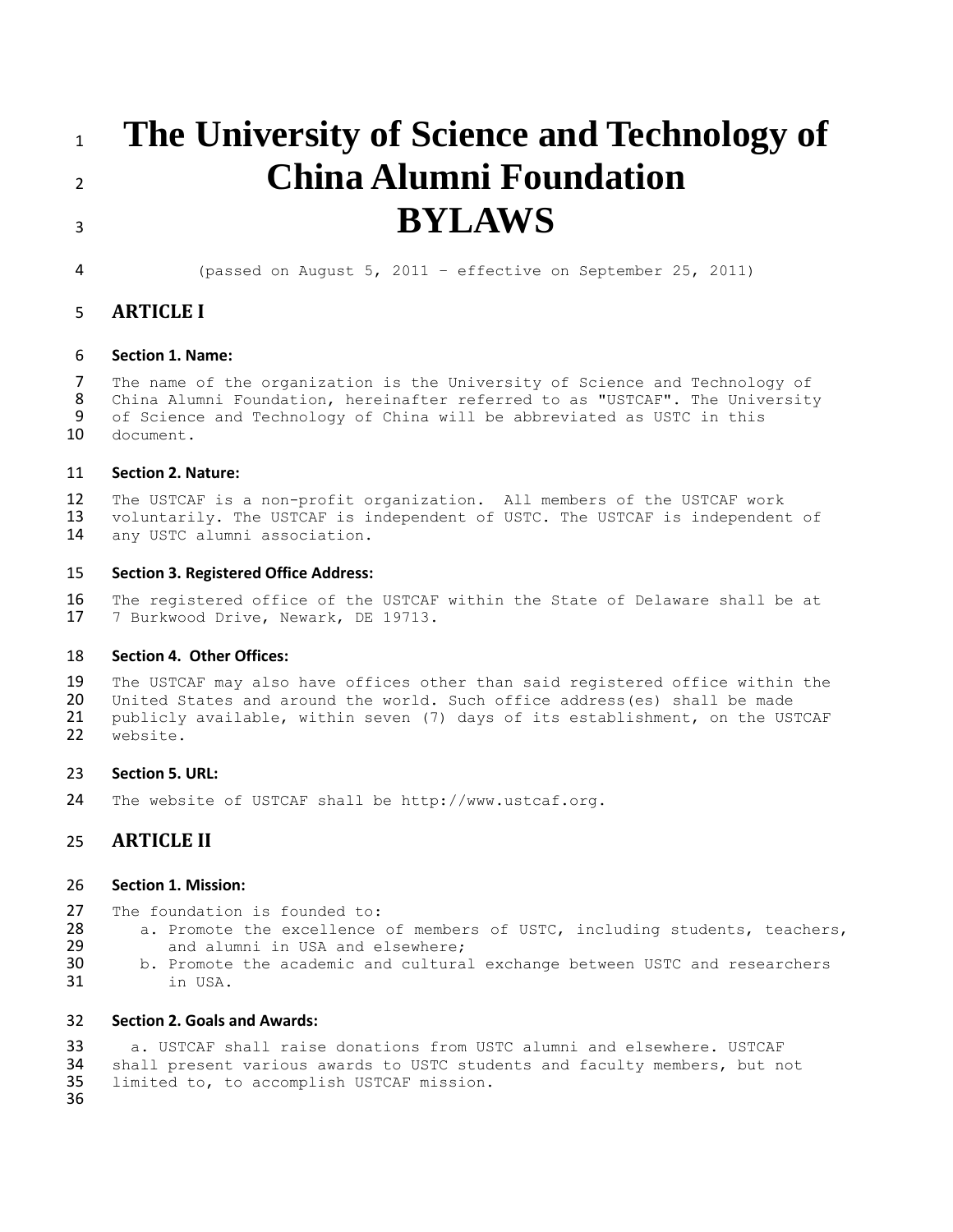37 b. USTCAF offers awards defined in following sections. Depending on the 38 fund availability and circumstances. USTCAF can decide additional criteria fund availability and circumstances, USTCAF can decide additional criteria 39 for scholarship or award recipients. USTCAF will announce these additional<br>40 criteria before the application procedure starts. USTCAF will also sponsor 40 criteria before the application procedure starts. USTCAF will also sponsor<br>41 awards set up by private groups (see Article IV-5). Any new award and its 41 awards set up by private groups (see Article IV-5). Any new award and its<br>42 selection criteria must to be consistent with USTCAF mission and must be selection criteria must to be consistent with USTCAF mission and must be 43 approved by the Board (GB) (see Article IV-1). USTCAF current or retiring  $44$  leadership within certain years may not be eligible for any award (see 44 leadership within certain years may not be eligible for any award (see  $45$  Article III-3(i)). Article III-3(i)).

46<br>47 47 c. Provide a scholarship to the most outstanding high school graduates in 48 China to attend USTC. The scholarship is named "USTC Alumni Foundation 48 China to attend USTC. The scholarship is named "USTC Alumni Foundation<br>49 Outstanding New Student Award". The recipients must be either ranked to 49 Outstanding New Student Award". The recipients must be either ranked top in<br>50 his/her province, or ranked top among all new students admitted to USTC. his/her province, or ranked top among all new students admitted to USTC.

51<br>52 52 d. Provide an award, named "USTCAF Young Faculty Career Award" to<br>53 outstanding young USTC faculty members at the HEFEI campus, based or 53 outstanding young USTC faculty members at the HEFEI campus, based on<br>54 achievements or promises in teaching and research. achievements or promises in teaching and research.

55<br>56 56 e. Provide a scholarship to the USTC students based on financial need with<br>57 some minor academic standing requirements. The scholarship is named "USTCAF 57 some minor academic standing requirements. The scholarship is named "USTCAF<br>58 Goodwill Fellowship". Goodwill Fellowship". 59

 f. Provide award to people making significant, recognized achievement in promoting scientific exchange programs between USTC and universities in the USA and other countries. Provide financial assistance to bring distinguished professor(s) based in USA and other countries to give (series) lectures in USTC, or qualified USTC professor(s) to visit and lecture in USA and other countries. 66<br>67

67 g. Provide a scholarship to the best graduates of USTC to assist them going 68 to good graduate schools in the USA and other countries. to good graduate schools in the USA and other countries.

69 70 h. Provide a scholarship to the best college graduates in USA and other<br>71 countries, excluding those from USTC, to attend USTC for their graduate 71 countries, excluding those from USTC, to attend USTC for their graduate<br>72 studies. studies.

73 74 i. Assist USTC to recruit distinguished faculty members. Provide fellowship<br>75 to bring promising young postdoctoral researchers from USA and other to bring promising young postdoctoral researchers from USA and other 76 countries to work in USTC.

# 77 **ARTICLE III**

## 78 **Section 1. Organization:**

- 79 a. The USTCAF shall have a Governing Board, being referred as GB in this 80 document, consisting of no more than twenty (20) members. These members 81 are called directors. The important decisions must be made by the GB 82 meetings.
- 83 b. The USTCAF shall have a three-member executive committee (EC), 84 consisting of a chairperson, a vice-chair, and a secretary, and several 85 other standing committees in charge of various functions/areas. Standing 86 Committees include Membership/Alumni Services, Fund-raising, Finance,<br>87 Publicity, Communication, USTC Liaison, and Scholarship. 87 Publicity, Communication, USTC Liaison, and Scholarship.<br>88 C. The head and members of committees are appointed by the
- 88 c. The head and members of committees are appointed by the GB. There should be GB directors in each committee. be GB directors in each committee.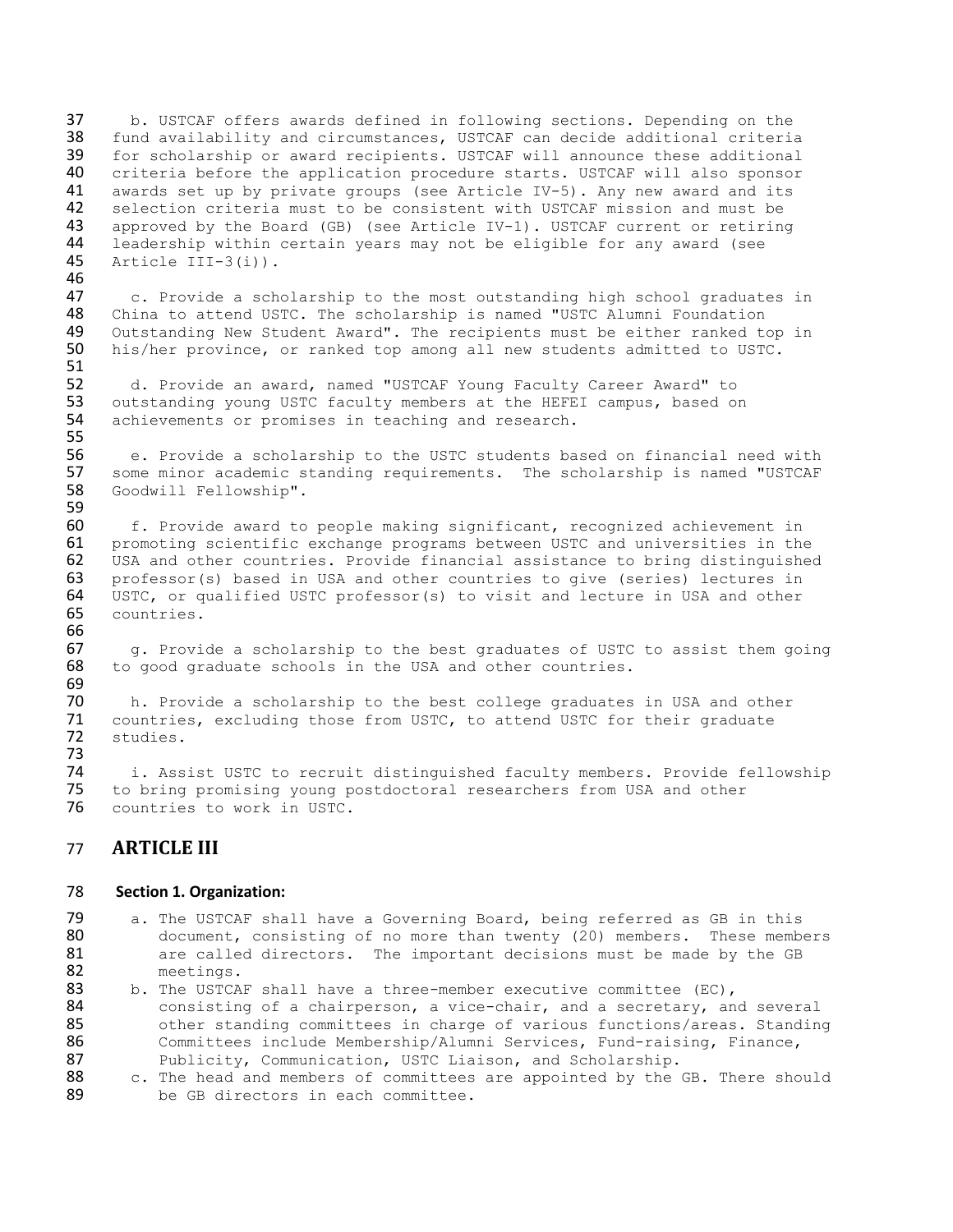#### 90 **Section 2. Executive Committee:**

91 a. The EC supervises the management, represents USTCAF externally, solves<br>92 urgent problems, and sets agenda for the board (GB) meetings. 92 urgent problems, and sets agenda for the board (GB) meetings.<br>93 b. The EC shall follow the bylaws and execute the resolutions of b. The EC shall follow the bylaws and execute the resolutions of the GB. 94 c. The EC must file a report on GB operations once every two months.

- 95 d. The EC is responsible to deposit fund raised by the USTCAF into a bank
- 96 and to co-sign all checks.<br>97 e. The EC is responsible to r 97 e. The EC is responsible to record all contributions, member lists, and all expenditures. 98 all expenditures.<br>99 f. Vice-chair will s
- 99 f. Vice-chair will serve as acting chair at Chairperson's absence.<br>100 q. Chairperson is the official spokesperson for USTCAF. He/she can
- 100 g. Chairperson is the official spokesperson for USTCAF. He/she can<br>101 authorize any other officer or board member to represent him/hei 101 authorize any other officer or board member to represent him/her<br>102 externally. 102 externally.<br>103 h. Chairperson
- h. Chairperson and other leaders of USTCAF are forbidden to conduct any 104 political, business and other activities under the name of USTCAF<br>105 **hotage inconsistent with the mission of USTCAF**. inconsistent with the mission of USTCAF.

#### 106 **Section 3. Procedures:**

- 107 a. GB is elected by members of the USTCAF. The term of the GB members 108 shall be two years arranged to be in a staggered way (per election 108 shall be two years arranged to be in a staggered way (per election  $109$  procedures defined in the article  $III-4-p$ ). 109 procedures defined in the article III-4-p).<br>110 b. Any member of GB can send a petition to the
- 110 b. Any member of GB can send a petition to the EC for a board debate on 111 his/her proposal, usually, by electronic mail. The voting deadline mu his/her proposal, usually, by electronic mail. The voting deadline must 112 be at least seventy two hours after the call. A quorum needs two-third 113 of directors. A passing resolution needs two-third votes. Only the<br>114 Chairperson, a majority of the EC, or three GB members can initiate 114 Chairperson, a majority of the EC, or three GB members can initiate such<br>115 debates and voting. debates and voting.
- 116 c. The Chairperson is elected by GB. Only those directors of GB are 117 qualified for the Chairperson. The term for the Chairperson is for the 118 duration of the GB term. No one is to be elected as the chairperson<br>119 consecutively and no one is to be elected as the chairperson more the consecutively and no one is to be elected as the chairperson more than 120 once during the same GB term of this person. A chairperson-elect shall 121 **appoint a vice-chair and a secretary and thus form the EC. A two-thirds** 122 vote from GB is needed to disapprove such appointment and the 123 chairperson-elect shall then appoint new persons to the posts
- 123 chairperson-elect shall then appoint new persons to the posts.<br>124 d. Upon an impeachment of two-third directors of GB, the Chairper 124 d. Upon an impeachment of two-third directors of GB, the Chairperson is to step down in fifteen days. 125 step down in fifteen days.<br>126 e. Any officer can resign fro
- 126 e. Any officer can resign from the GB, the EC, or other subcommittees 127 erovided a notice of resignation seven days in advance. 127 provided a notice of resignation seven days in advance.<br>128 f. Any officer can be dismissed by 2/3 directors of GB at
- 128 f. Any officer can be dismissed by 2/3 directors of GB at any time.<br>129 Initiation of dismissal shall be from the Chairperson, a majorit 129 Initiation of dismissal shall be from the Chairperson, a majority of EC<br>130 or three GB members. The counting of dismissal votes (both the quorum 130 or three GB members. The counting of dismissal votes (both the quorum<br>131 and two-thirds criteria) shall exclude the GB member who is subject to 131 and two-thirds criteria) shall exclude the GB member who is subject to 132 dismissal recommendation.
- 133 g. The term for heads of committees is the same as the GB term and it 134 requires a GB decision to fill a vacancy due to resignation, dismissal 135 or term maturation.<br>136 h. Every GB member mus
- h. Every GB member must report to the Chairperson by email once every other 137 month either by contacting the Chairperson directly or participating in 138 discussions at GB email list.<br>139 i. Current GB members and GB mem
- 139 i. Current GB members and GB members who served in the past two terms are<br>140 ont eligible for any award sponsored by USTCAF. Other than normal 140 and eligible for any award sponsored by USTCAF. Other than normal 141 141 expenditures, GB members or volunteers should not receive compensation<br>142 from USTCAF for their work (see Article IV-3). from USTCAF for their work (see Article IV-3).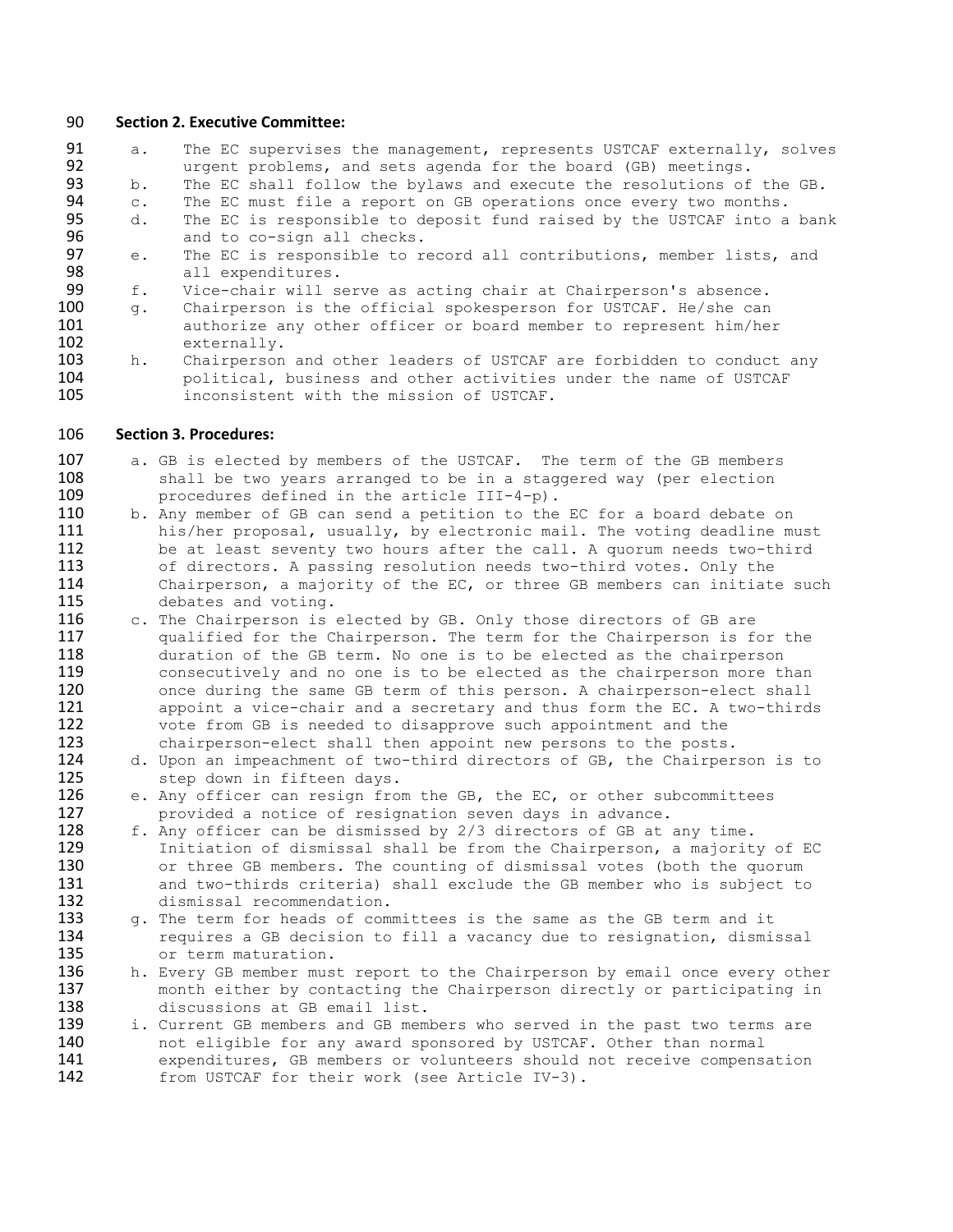143 j. GB may decide to appoint advisors, upon nomination from the Chairperson<br>144 or two GB directors. Such advisors may participate in GB meetings. 144 or two GB directors. Such advisors may participate in GB meetings,<br>145 monitor email communications, audit financial reports and relevant 145 monitor email communications, audit financial reports and relevant<br>146 documents, and participate in discussions, but do not have a votine 146 documents, and participate in discussions, but do not have a voting<br>147 right. right.

### 148 **Section 4. Election:**

- 149 a. The election will be conducted by the current GB, or by a committee<br>150 appointed by the current GB, or by no less than three volunteering 150 appointed by the current GB, or by no less than three volunteering AF 151 151 members in the case of no remaining GB members on duty.<br>152 b. The GB or the Election Committee shall conduct a genera
- 152 b. The GB or the Election Committee shall conduct a general election with<br>153 a voting period starting at 0:00 on November 1 and ending at 23:59 on 153 a voting period starting at 0:00 on November 1 and ending at 23:59 on 154 and November 14, both in US Eastern Time, every year. 154 November 14, both in US Eastern Time, every year.<br>155 c. The date of record for elections is at least 30 d
- 155 c. The date of record for elections is at least 30 days prior to the start<br>156 of voting and shall be explicitly specified in the announcement of 156 of voting and shall be explicitly specified in the announcement of election. 157 election.<br>158 d. The annou
- 158 d. The announcement of election shall be sent out to the complete list of 159 members that are on USTCAF's records for at least three times, no less 159 members that are on USTCAF's records for at least three times, no less<br>160 than seven (7) calendar days apart. The same announcement shall also than seven (7) calendar days apart. The same announcement shall also 161 be published on USTCAF website within three (3) calendar days since the 162 first email announcement. At least one of such announcement shall be 163 sent to the members 30 days before voting is to start. 163 sent to the members 30 days before voting is to start.<br>164 e. All persons whose memberships are valid on the date of
- 164 e. All persons whose memberships are valid on the date of record will be 165 eligible to vote in the upcoming election. 165 eligible to vote in the upcoming election.<br>166 f. The election quorum requires the return of
- 166 f. The election quorum requires the return of ballots from one fourth or 167 more of the number of members who are eligible to vote in the general 167 more of the number of members who are eligible to vote in the general 168 168 election on the date of record.<br>169 q. The quorum requirement must be
- 169 g. The quorum requirement must be specified in the election ballot.<br>170 h. The voting mechanism shall be through electronic mail ballot: on
- 170 h. The voting mechanism shall be through electronic mail ballot: one 171 ballot per member.
- 172 i. If multiple email ballots were received from the same member during the 173 voting period, the last such email ballot from this member will be 173 voting period, the last such email ballot from this member will be<br>174 brocessed for purposes of ballot validation and counting of votes. 174 processed for purposes of ballot validation and counting of votes.<br>175 i. All nominations must be submitted to the election committee at leas
	- i. All nominations must be submitted to the election committee at least
- 176 seven (7) days before the start of the voting period.<br>177 k. Qualification for GB candidacy:
- 177 k. Qualification for GB candidacy:<br>178 1) The candidate must have b
- 1) The candidate must have been a member of USTCAF for 180 days or 179 more from the date of record;<br>180 2) The candidate must maintain a
- 180 2) The candidate must maintain a valid membership status during the whole duration of his/her expected GB term if elected; 181 whole duration of his/her expected GB term if elected;<br>182 3) The candidate shall not be a current student or employe
- 182 3) The candidate shall not be a current student or employee of USTC;<br>183 183 189 1 The candidate shall not, on behalf of entities other than USTCAF,
- 183 4) The candidate shall not, on behalf of entities other than USTCAF,<br>184 handle or expect to handle USTCAF's matters during the expected 184 handle or expect to handle USTCAF's matters during the expected<br>185 6B term; **185** GB term;<br>**186** 5) The cand
- 186 5) The candidate must have electronic mail access;<br>187 6) The candidate is encouraged to include, if appl
- 187 6) The candidate is encouraged to include, if applicable, his or her 188 188 **188** past leadership or public service experience in his or her<br>189 **189** candidacy statement.
- 189 candidacy statement.<br>190 1. The ballot should properly 190 1. The ballot should properly identify every candidate by their names, in<br>191 Chinese characters or PinYin. If applicable, a candidate's USTC class 191 Chinese characters or PinYin. If applicable, a candidate's USTC class<br>192 humber shall also be specified. number shall also be specified.
- 193 m. In the ballot, the candidates shall be listed in the order by which the 194 Election Committee receives the candidacy statement emails. 194 Election Committee receives the candidacy statement emails.<br>195 h. In cases that a quorum is not met in an election or if the
- n. In cases that a quorum is not met in an election or if the GB otherwise 196 fails to declare the success of a general election within timeframes<br>197 specified in these bylaws, a re-election shall be organized and specified in these bylaws, a re-election shall be organized and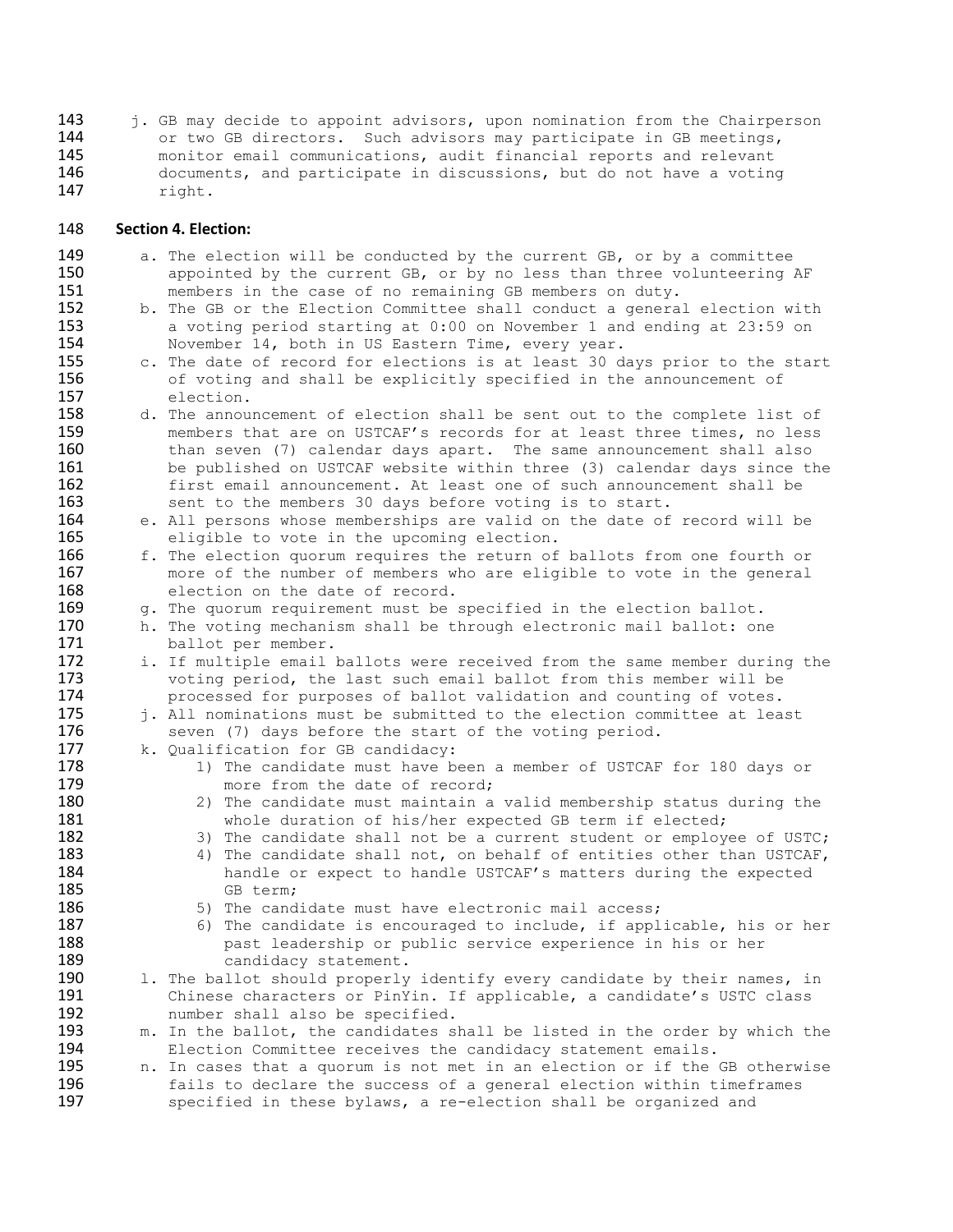| 198        | conclude within 90 days from the last date of voting of the failed                                                                              |
|------------|-------------------------------------------------------------------------------------------------------------------------------------------------|
| 199<br>200 | election:<br>1) The election committee shall be comprised of no less than three                                                                 |
| 201        | life-time members and shall be appointed by the last GB                                                                                         |
| 202        | successfully elected.                                                                                                                           |
| 203        | 2) All the members who were eligible to vote at the failed election                                                                             |
| 204        | shall be entitled to vote in the re-election;                                                                                                   |
| 205<br>206 | 3) All the members whose memberships become newly effective between<br>the date of record of the failed election and the date of record         |
| 207        | of the reelection shall be entitled to vote in the re-election;                                                                                 |
| 208        | 4) All the then-sitting GB members on the date of record for the                                                                                |
| 209        | failed election shall be excluded from the election committee as                                                                                |
| 210        | well as the candidacy in the re-election; other candidacy                                                                                       |
| 211<br>212 | qualification requirements still apply.                                                                                                         |
| 213        | 5) All the members who participate in re-election shall constitute<br>the quorum.                                                               |
| 214        | 6) The GB-elect shall receive majority votes;                                                                                                   |
| 215        | 7) The GB-elect shall be subject to the upper limit of the GB size;                                                                             |
| 216        | 8) The term of the GB-elect shall start from the date of re-election                                                                            |
| 217        | result announcement;                                                                                                                            |
| 218<br>219 | 9) The GB-elect shall have all the rights and authority the same as<br>an otherwise normally elected GB.                                        |
| 220        | o. In case when there is no GB members remaining on the board prior to the                                                                      |
| 221        | expiration of their terms, the current treasurer and the previous chair                                                                         |
| 222        | person of the board, shall collectively exercise all corporate powers                                                                           |
| 223        | of the USTCAF, including organizing the next election per these bylaws,                                                                         |
| 224<br>225 | provided that all decisions are agreed upon by both persons, and are                                                                            |
| 226        | documented in writing, and made available for members' inspections upon<br>request.                                                             |
| 227        | p. GB term assignment:                                                                                                                          |
| 228        | 1) In each election, the number of open seats is determined as the                                                                              |
| 229        | difference between 20 and the number of GB members who remain on                                                                                |
| 230<br>231 | the board.                                                                                                                                      |
| 232        | 2) All candidates who receive majority for-votes but up to the<br>number of open seats are elected as GB members.                               |
| 233        | 3) Among the newly elected GB members, up to 10 of them get 2-year                                                                              |
| 234        | term and the rest 1-year term.                                                                                                                  |
| 235        | 4) The assignment of 2-year term is based on the number of for-votes                                                                            |
| 236<br>237 | received, from high to low, among those newly-elected GB members<br>who are willing to be considered for 2-year term.                           |
|            |                                                                                                                                                 |
| 238        | <b>Section 5. Membership:</b>                                                                                                                   |
| 239        | a. Life-time members are those donating no less than the lifetime                                                                               |
| 240        | membership dues during any calendar year.                                                                                                       |
| 241        | b. Regular members are those donating no less than the regular membership                                                                       |
| 242        | dues during any calendar year.                                                                                                                  |
| 243<br>244 | c. A membership shall become effective 30 days after the earliest donation                                                                      |
| 245        | dates by which time the respective membership due requirement is met.<br>Such date shall be available from a donation receipt issued by USTCAF. |
| 246        | d. The regular membership expires at 23:59 on the day prior to the same                                                                         |
| 247        | date (US Eastern Time/Eastern Daylight Saving Time whichever applies)                                                                           |
| 248        | in the next calendar year.                                                                                                                      |
| 249<br>250 | e. There shall not be membership for non-natural-person entities.                                                                               |
| 251        | f. There shall be only one membership per natural person.                                                                                       |
|            |                                                                                                                                                 |
| 252        | g. For donation records in which there are multiple natural persons,<br>USTCAF shall allocate the whole donation to the person whose email was  |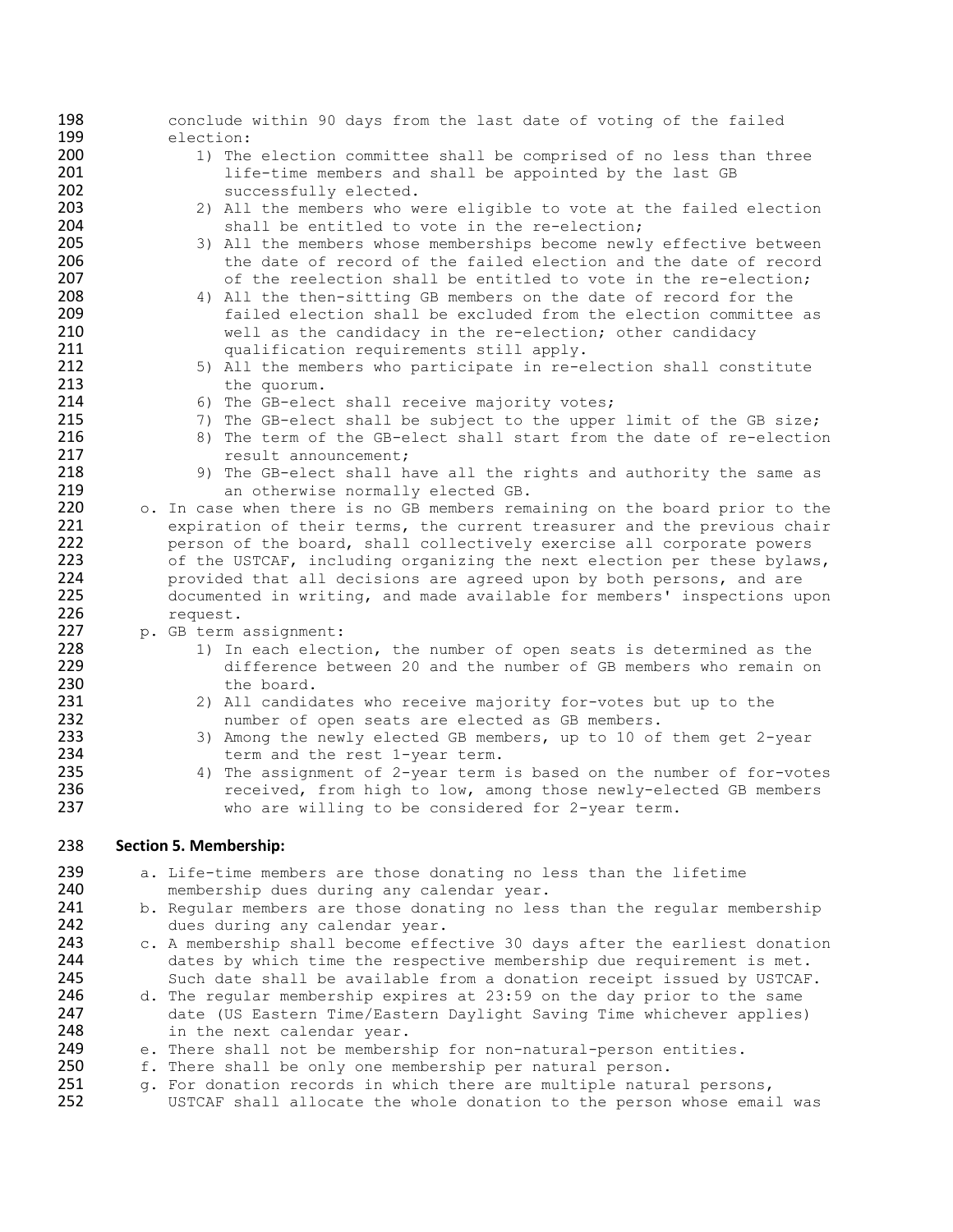253 provided in the donation form unless the donors provided instructions,<br>254 in writing, on the allocation of donation among donors. 254 in writing, on the allocation of donation among donors.<br>255 h. A member shall be entitled to change his or her email a 255 h. A member shall be entitled to change his or her email address after a<br>256 h. A process of verification. Change of membership emails shall become 256 process of verification. Change of membership emails shall become<br>257 effective immediately upon the verification is completed. 257 effective immediately upon the verification is completed.<br>258 i. A donor may opt to reject the membership at the time of m 258 i. A donor may opt to reject the membership at the time of making<br>259 donations if a clear indication of such intention is specified 259 donations if a clear indication of such intention is specified on the<br>260 donation form and/or in the memo field of the payment transaction 260 donation form and/or in the memo field of the payment transaction<br>261 documents. documents. 262 j. A member shall be entitled to cancel his or her membership at any time<br>263 by informing, in writing, the GB or GB-appointed Membership Committee 263 by informing, in writing, the GB or GB-appointed Membership Committee<br>264 of such intention. A process of verification on the identity and 264 of such intention. A process of verification on the identity and<br>265 intention will be conducted by officers of the GB or the Membersh 265 intention will be conducted by officers of the GB or the Membership<br>266 Committee. The termination of the membership shall become effective 266 Committee. The termination of the membership shall become effective<br>267 immediately after the verification is completed. 267 immediately after the verification is completed.<br>268 k. Membership, once cancelled, cannot be reinstated 268 k. Membership, once cancelled, cannot be reinstated without new donations.<br>269 hall past donations prior to the cancellation shall be excluded from any 269 All past donations prior to the cancellation shall be excluded from any<br>270 future considerations of membership establishment. 270 future considerations of membership establishment.<br>271 1. The GB is authorized to terminate a membership upo 271 1. The GB is authorized to terminate a membership upon verification of the 272 272 death of a member.<br>273 m. The amount of dues 273 m. The amount of dues is set by the GB. It may change at most once per 274 calendar year and no less than six (6) months apart from the last 274 calendar year and no less than six (6) months apart from the last 275 change. 276 n. Percentage changes to membership dues shall not exceed 25 per cent in<br>277 either direction during any GB term with exceptions allowed for 277 either direction during any GB term with exceptions allowed for<br>278 counding to the nearest dollar amount. 278 rounding to the nearest dollar amount.<br>279 o. The regular membership due shall not b 279 o. The regular membership due shall not be greater than one-third of the 280 280 life-time membership due.<br>281 p. Memberships, once establi p. Memberships, once established, shall not be retrospectively affected by 282 future changes in membership dues.<br>283  $\alpha$ . The EC shall be responsible for co 283 q. The EC shall be responsible for collecting the dues and keeping<br>284 membership records up-to-date. The collected dues and records sl 284 membership records up-to-date. The collected dues and records shall be 285 285 kept by GB as well.<br>286 r. Any financial contr 286 r. Any financial contribution from one individual to the Foundation is<br>287 considered as a membership payment. Unless otherwise specified by 287 considered as a membership payment. Unless otherwise specified by<br>288 donors, those who donate more funds than the membership due will b 288 donors, those who donate more funds than the membership due will be 289 listed as members automatically. 289 1isted as members automatically.<br>290 s. The account summary shall be pre 290 s. The account summary shall be presented to the GB and public at least 291 291 once every two months.<br>292 t. The Foundation keeps t 292 t. The Foundation keeps the anonymity of all or part of information of a<br>293 donor from the public, if he or she explicitly instructs so. donor from the public, if he or she explicitly instructs so. 294 **Section 6. Member meetings:** 

295 a. Only the GB can call the general member meetings. Members can submit<br>296 **bushed agenda** items to the Chairperson or the directors of the GB. 296 **proposed agenda items to the Chairperson or the directors of the GB.**<br>297 **hanouncement of the general member meeting including the agenda will** 297 Announcement of the general member meeting including the agenda will be<br>298 sent to all members no later than seven days before the meeting. 298 sent to all members no later than seven days before the meeting.<br>299 b. A quorum needs one-third of members in such a case.

- 299 b. A quorum needs one-third of members in such a case.<br>300 c. Any resolution needs two-thirds for-votes. Such mee
- c. Any resolution needs two-thirds for-votes. Such meetings are rare.

## 301 **Section 7. Minutes:**

302 a. Minutes of the meeting shall be prepared by the chairperson of the 303 303 meeting and shall be distributed within two weeks after the meeting.<br>304 b. Records of the approved minutes shall be kept by the EC. b. Records of the approved minutes shall be kept by the EC.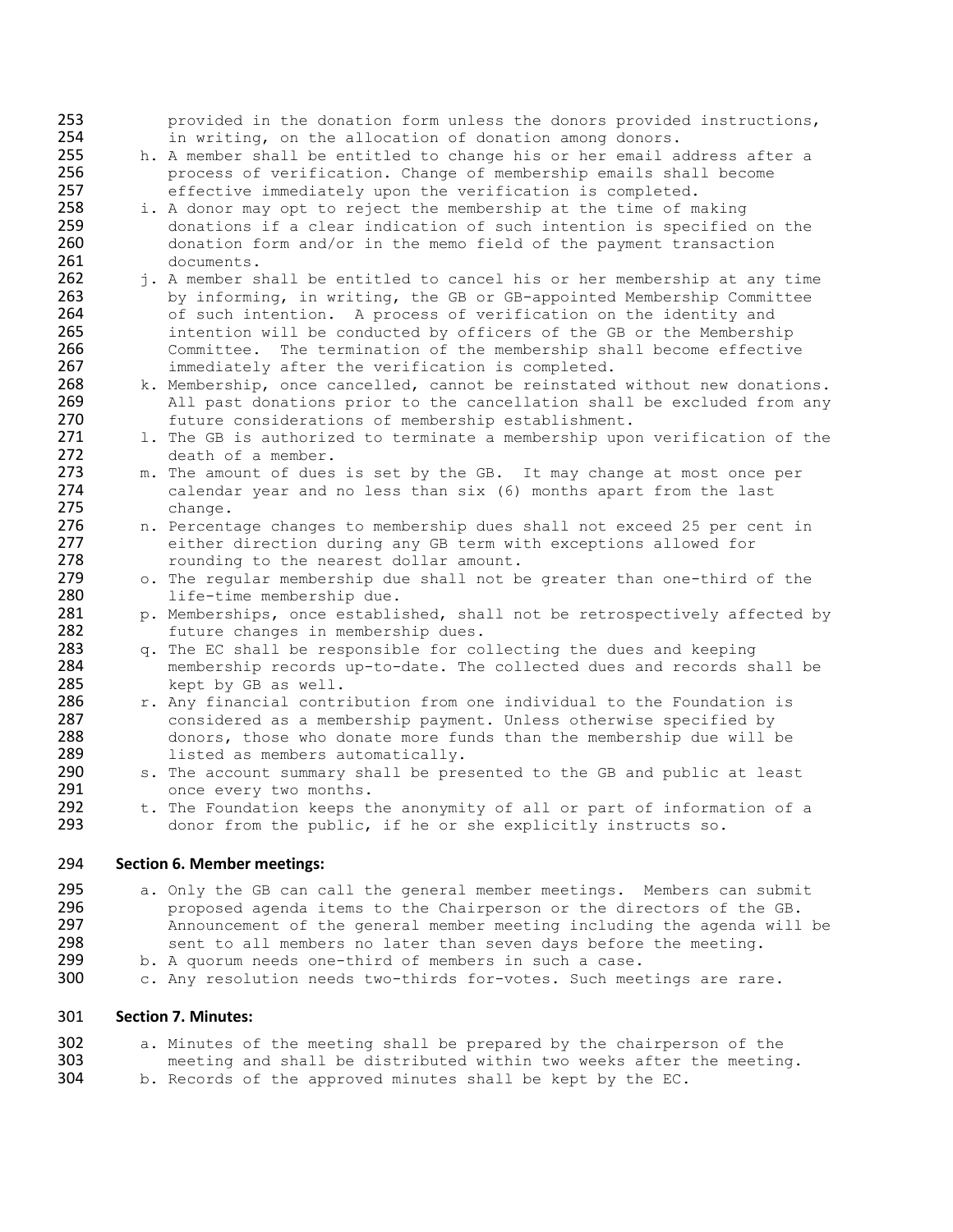# 305 **ARTICLE IV**

#### 306 **Section 1. Award Procedure:**

- 307 a. All USTCAF awards, no matter the source of funding is the general fund,  $308$  or any sub-fund (see IV-5), must be approved by the Board (GB). 308 or any sub-fund (see IV-5), must be approved by the Board (GB).<br>309 b. In general, the Board (GB) would approve the award criteria and
- 309 b. In general, the Board (GB) would approve the award criteria and the 310 awardee selection made by a private group whose USTCAF sub-fund cove 310 awardee selection made by a private group whose USTCAF sub-fund covers<br>311 the award, unless there is a concern, such as negative recommendations 311 the award, unless there is a concern, such as negative recommendations<br>312 from USTC when verifying applicants' materials, or narrow selection 312 from USTC when verifying applicants' materials, or narrow selection<br>313 base which may cause frauds, or possible discrimination in criteria 313 base which may cause frauds, or possible discrimination in criteria or 314 314 selection.<br>315 c. In a normal
- c. In a normal situation, a sub-fund must submit a description and 316 criteria of a new award to the Board (GB) six months in advance before<br>317 the award can be issued. the award can be issued.

#### 318 **Section 2. Fund campaign:**

- 319 a. All donation forms and campaign letters under the name of the 320 Foundation must be approved by the chairperson.
- 320 Foundation must be approved by the chairperson.<br>321 b. All contributions must be payable directly to "
- 321 b. All contributions must be payable directly to "USTC Alumni Foundation".<br>322 c. To make checks payable to any fund raising member is illegal.
- c. To make checks payable to any fund raising member is illegal.

#### 323 **Section 3. Expenditures:**

- 324 a. Guaranteed eighty five percent (85%) of fund will go to the 325 scholarships. The rest of the fund would cover registration cost, fund<br>326 transaction fee, postage cost, materials for printing award 326 transaction fee, postage cost, materials for printing award<br>327 certificates, and other operational costs. 327 certificates, and other operational costs.<br>328 b. Salary or work compensation for USTCAF off
- 328 b. Salary or work compensation for USTCAF officers/directors of the board<br>329 is forbidden. 329 is forbidden.<br>330 c. Expenditures
- 330 c. Expenditures for fund raising parties will never be paid by USTCAF.<br>331 Such expenditures must be paid by the party members only, not from 331 Such expenditures must be paid by the party members only, not from the<br>332 checks pavable to the Foundation. 332 checks payable to the Foundation.<br>333 d. Any expenditure inconsistent with
- d. Any expenditure inconsistent with the mission of USTCAF is forbidden.

#### 334 **Section 4. Financial reports:**

- 335 a. At least once a year, the Bookkeeper (secretary) needs to present a<br>336 list of all contributions that year and a list of total contribution 336 list of all contributions that year and a list of total contributions<br>337 by each person in the history, which will be sent to every member as a 337 by each person in the history, which will be sent to every member as a<br>338 form of receipt. 338 form of receipt.<br>339 b. All fund transac
- 339 b. All fund transactions and their description would be listed on USTCAF<br>340 website so that the fund balance can be checked at any time by public website so that the fund balance can be checked at any time by public.

#### 341 **Section 5. Private Scholarship:**

342 a. Anyone who wishes to set up private scholarship under USTCAF<br>343 sponsorship and management is welcome to do so. 343 sponsorship and management is welcome to do so.<br>344 b. In general, the organizers of the private schol

- 344 b. In general, the organizers of the private scholarship should be responsible for the fundraising; a certain percentage of the pi 345 The responsible for the fundraising; a certain percentage<sup>\*</sup> of the private<br>346 Tund will be paid to the general fund; the organizers of the private 346 fund will be paid to the general fund; the organizers of the private<br>347 scholarship have the right to set up their own criteria within the 347 scholarship have the right to set up their own criteria within the<br>348 mission of USTCAF. 348 mission of USTCAF.<br>349 c. Details of the pri
- 349 c. Details of the private scholarship will be regulated by the guideline<br>350 for private scholarship and the contract between the organizers of the 350 for private scholarship and the contract between the organizers of the<br>351 **bullionary of the State of the State 19**. private scholarship and USTCAF (see IV-1).